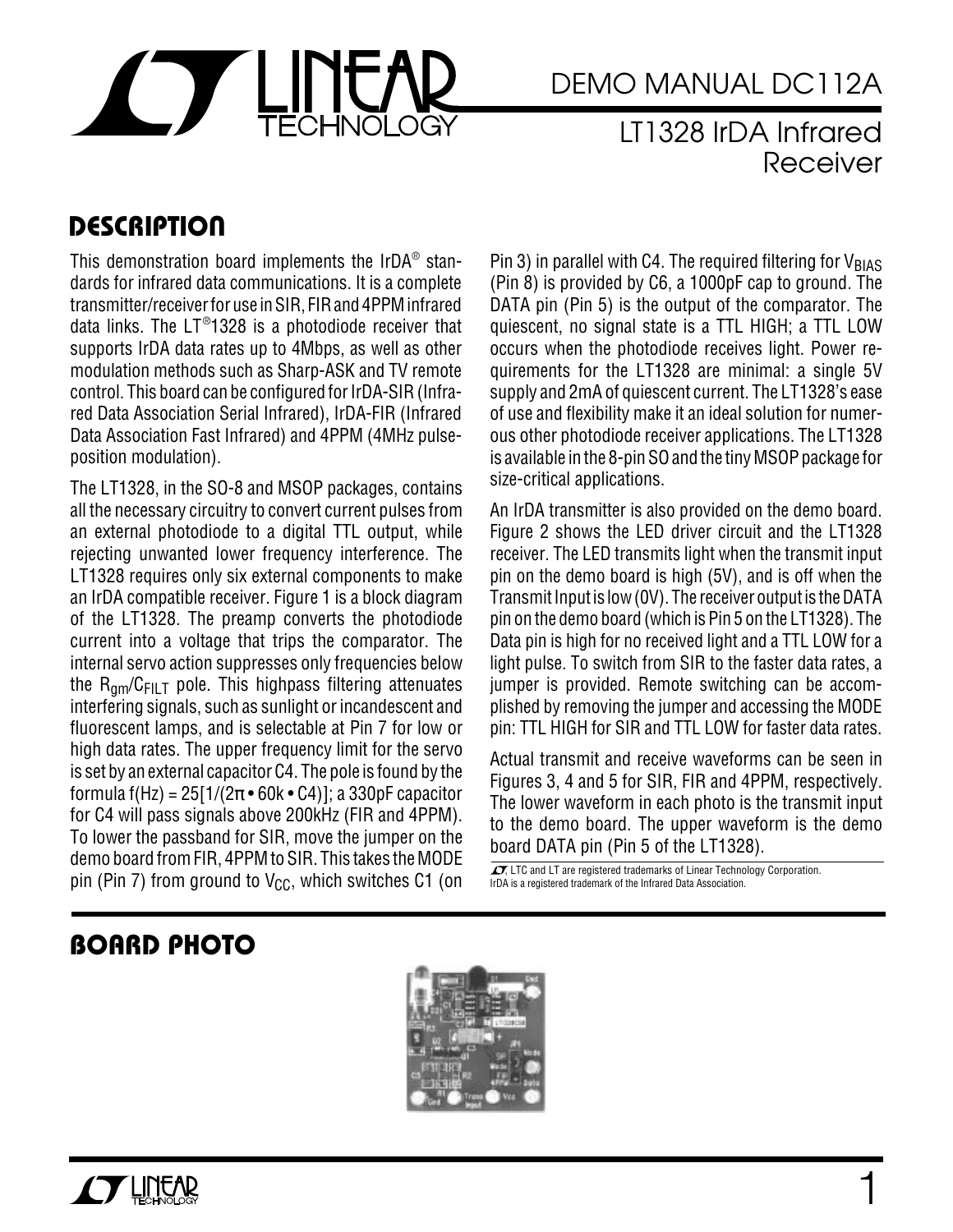## **PACKAGE AND SCHEMATIC DIAGRAMS**











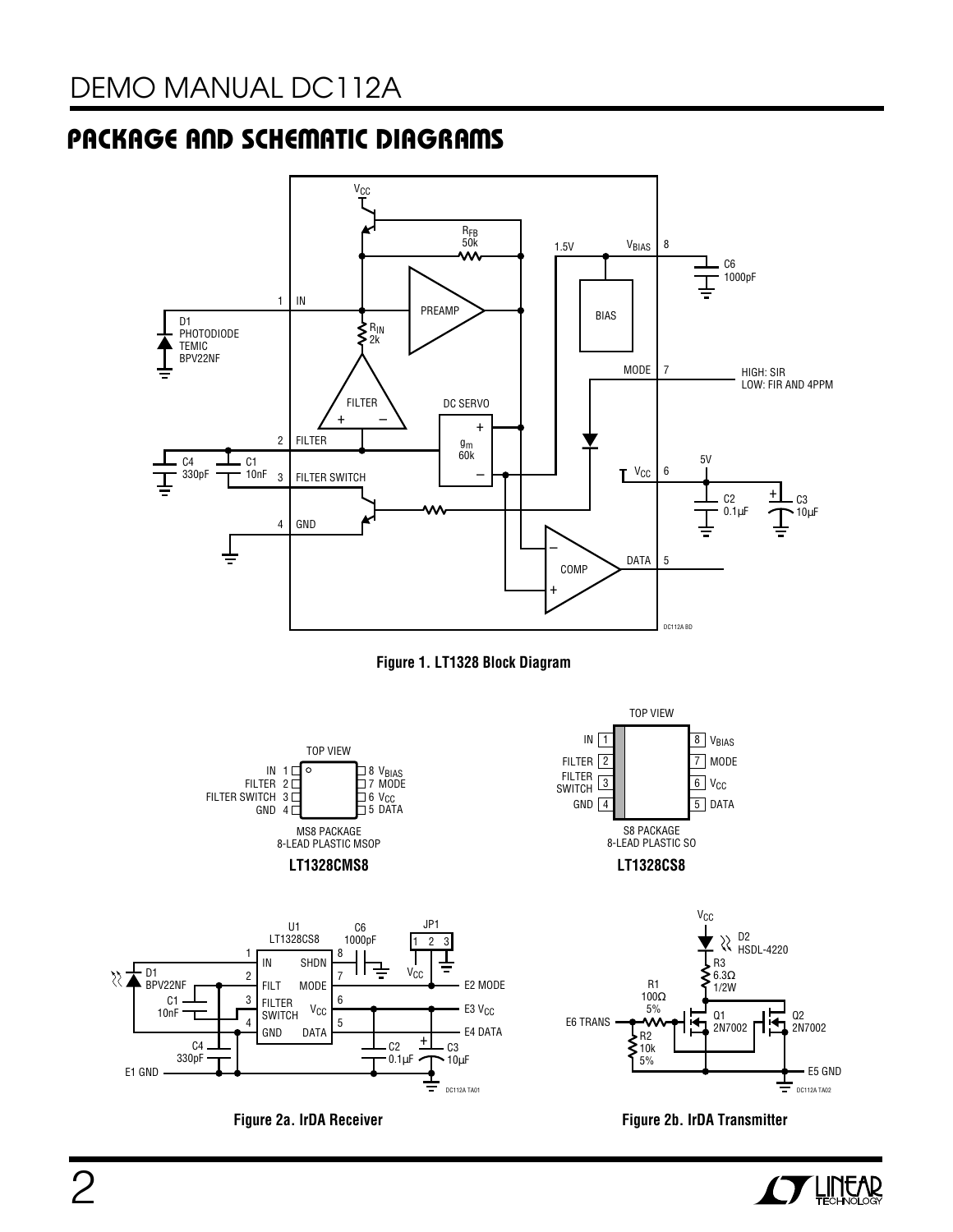| <b>REFERENCE</b><br><b>DESIGNATOR</b> | <b>QUANTITY</b> | <b>PART NUMBER</b>  | <b>DESCRIPTION</b>              | <b>VENDOR</b>          | <b>TELEPHONE</b> |
|---------------------------------------|-----------------|---------------------|---------------------------------|------------------------|------------------|
| C1                                    |                 | 12065C103KATMA      | 0.01µF 50V 20% X7R Capacitor    | <b>AVX</b>             | (803) 946-0362   |
| C <sub>2</sub>                        |                 | 12065C104KATMA      | 0.1µF 50V 10% X7R Capacitor     | <b>AVX</b>             | (803) 946-0362   |
| C <sub>3</sub>                        |                 | <b>TAJC106K016R</b> | 10µF 16V 10% Tantalum Capacitor | <b>AVX</b>             | (207) 282-5111   |
| C4                                    |                 | 1206A331KATMA       | 330pF 50V 10% NPO Capacitor     | <b>AVX</b>             | (803) 946-0362   |
| C <sub>6</sub>                        |                 | 12065C102KATMA      | 1000pF 50V 10% X7R Capacitor    | <b>AVX</b>             | (803) 946-0362   |
| D1                                    |                 | BPV22NF             | Diode                           | Temic                  | (408) 970-5700   |
| D <sub>2</sub>                        |                 | <b>HSDL-4220</b>    | LED                             | <b>Hewlett Packard</b> | (800) 235-0312   |
| E1 to E6                              | 6               | 1502-2              | Turret                          | Keystone               | (718) 956-8900   |
| JP1                                   |                 | 3801S-3-G1          | 3-Pin Header                    | COMM CON               | (818) 301-4200   |
| Q1, Q2                                | $\overline{2}$  | 2N7002LTA           | Transistor                      | Zetex                  | (516) 543-7100   |
| R1                                    |                 | CR32-101J-T         | $100Ω5%$ Resistor               | <b>AVX</b>             | (803) 946-0524   |
| R <sub>2</sub>                        |                 | CR32-103J-T         | 10k 5% Resistor                 | <b>AVX</b>             | (803) 946-0524   |
| R <sub>3</sub>                        |                 | CRCW20106R8J        | $6.8\Omega$ 1/2W 5%             | Dale                   | (408) 985-5733   |
| U1                                    |                 | LT1328CS8           | IC                              | LTC                    | (408) 432-1900   |
| XJP1                                  |                 | CCIJ230-G           | Shunt                           | <b>COMM CON</b>        | (818) 301-4200   |

### **PARTS LIST**

## **OPERATION**

The most straightforward way of evaluating IR links with the LT1328 demo board is to have a separate LED transmitter, like that on DC112A, that can be placed a measured distance from the receiver. If a second board is not available, it is a simple matter to duplicate the transmitter design shown in the schematic diagram (Figure 2). The pulses to drive this transmitter can be obtained from a suitable pulse generator that has a TTL output or from the system that will use the IR link, if available. Use coax cable and place a suitable termination on the input of the transmitter board to ensure good pulse fidelity.

The onboard jumper must be set for the modulation desired. The position of this jumper is marked on the demo board. For example, for IrDA-SIR modulation, set the mode jumper to the SIR side.

Connect an oscilloscope to the appropriate output of the demonstration board and apply a 5V power source capable of supplying greater than 25mA to the  $V_{CC}$  and either GND pin (both ground pins are common).

Set the transmitter close to the receiver ( $\approx$ 1cm), input an appropriate modulation signal to the trans input pin and verify the basic operation of the receiver using the modulation photographs (Figures 3, 4 and 5) as a guide.

You can then test the receiver over the desired range, transmitter power, angle of incidence or other variables. It is helpful to set up a space for an optical range that is clear of obstacles, reflections and interference. Later, when the basic operation of the IR link is established, the receiver can be tested against any interference that the final system may encounter. For more sophisticated testing, a Bit Error Rate Test (BERT) set is usually required, as are the circuits to modulate and demodulate the digital signals.

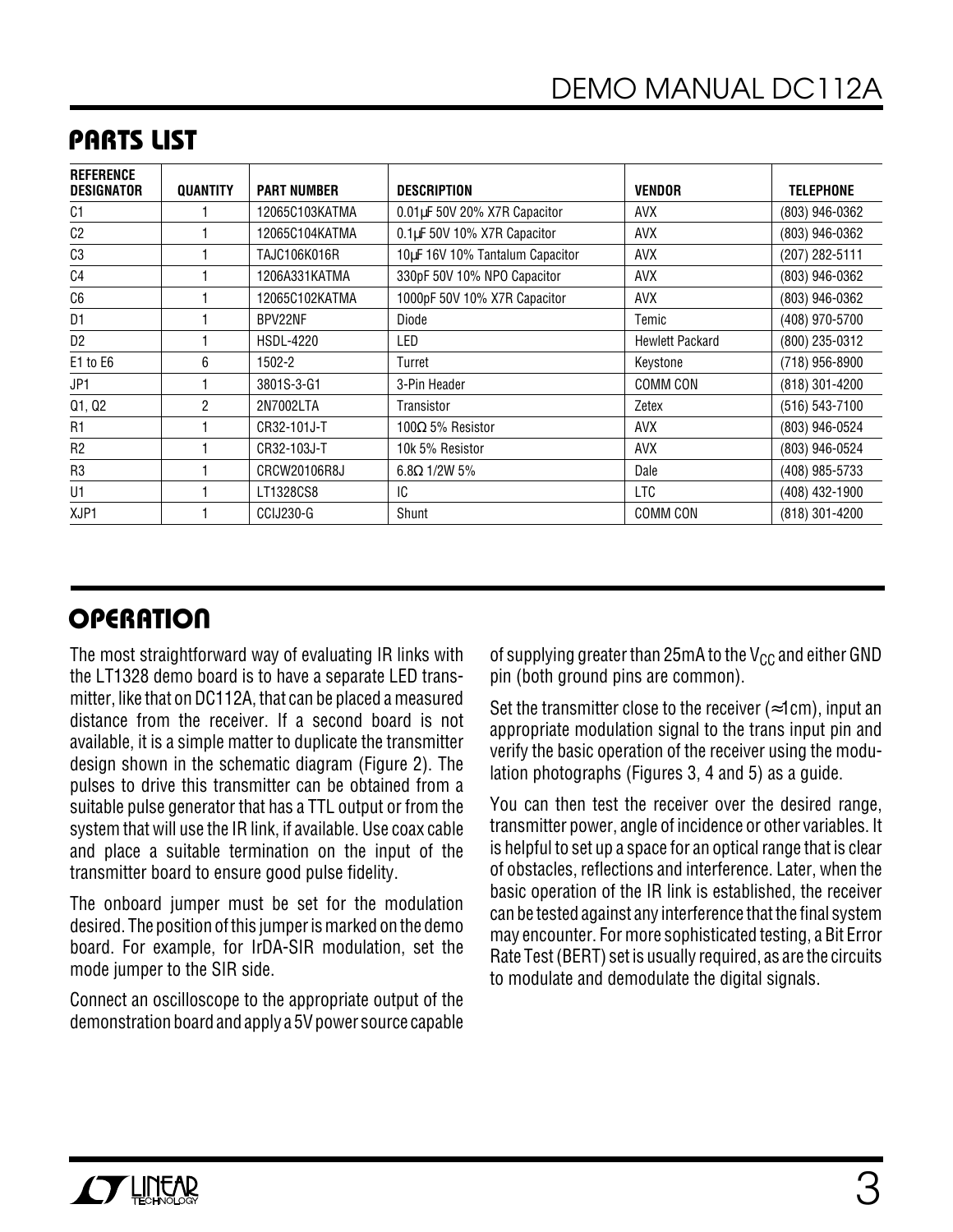### **OPERATION**

#### **IrDA-SIR**

Because SIR systems transmit a pulse for a zero and nothing for a one (see Figure 3a), the two photographs demonstrating the SIR modulation show a sequence of zeros. In both photographs, the input data to the transmitter is shown on the bottom and the output of the IR receiver

is shown on the top. Note that the receiver output is a TTL LOW for a transmitted light pulse. The two photos, Figures 3b and 3c, show received data at 1 meter and 1cm. There is not much difference at distances in between.



**Figure 3. IrDA-SIR Modulation**

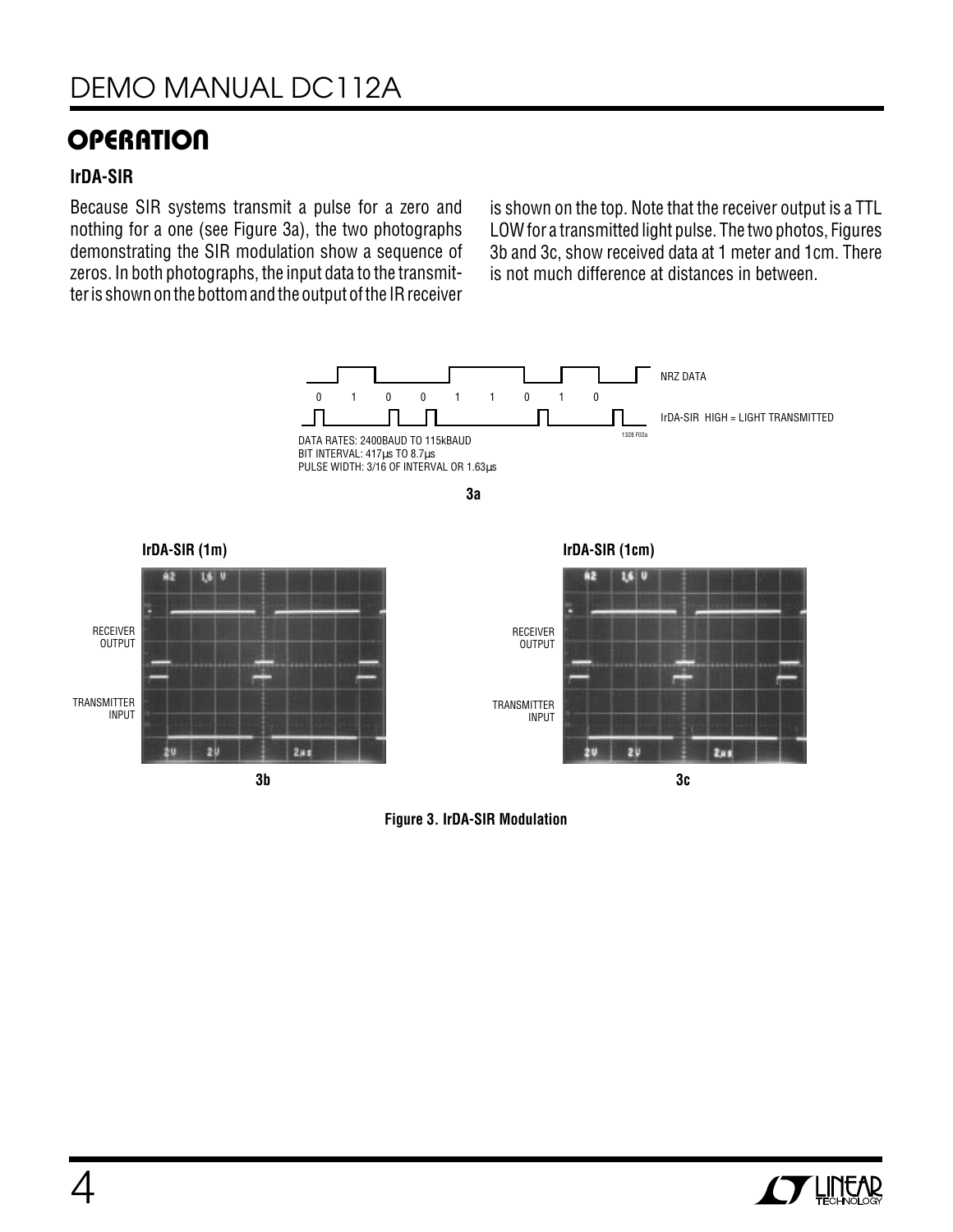### **OPERATION**

#### **IrDA-FIR**

With the exception of data rate and pulse width, FIR is very similar to SIR (see Figure 4a). The same precautions about interference from the other output apply to FIR and SIR. The first FIR photo, Figure 4b, shows the receiver at a

range of 1 meter. The second photo, Figure 4c, shows the receiver 1cm from the transmitter. Again, a detected light pulse will make the receiver switch to a TTL LOW state.



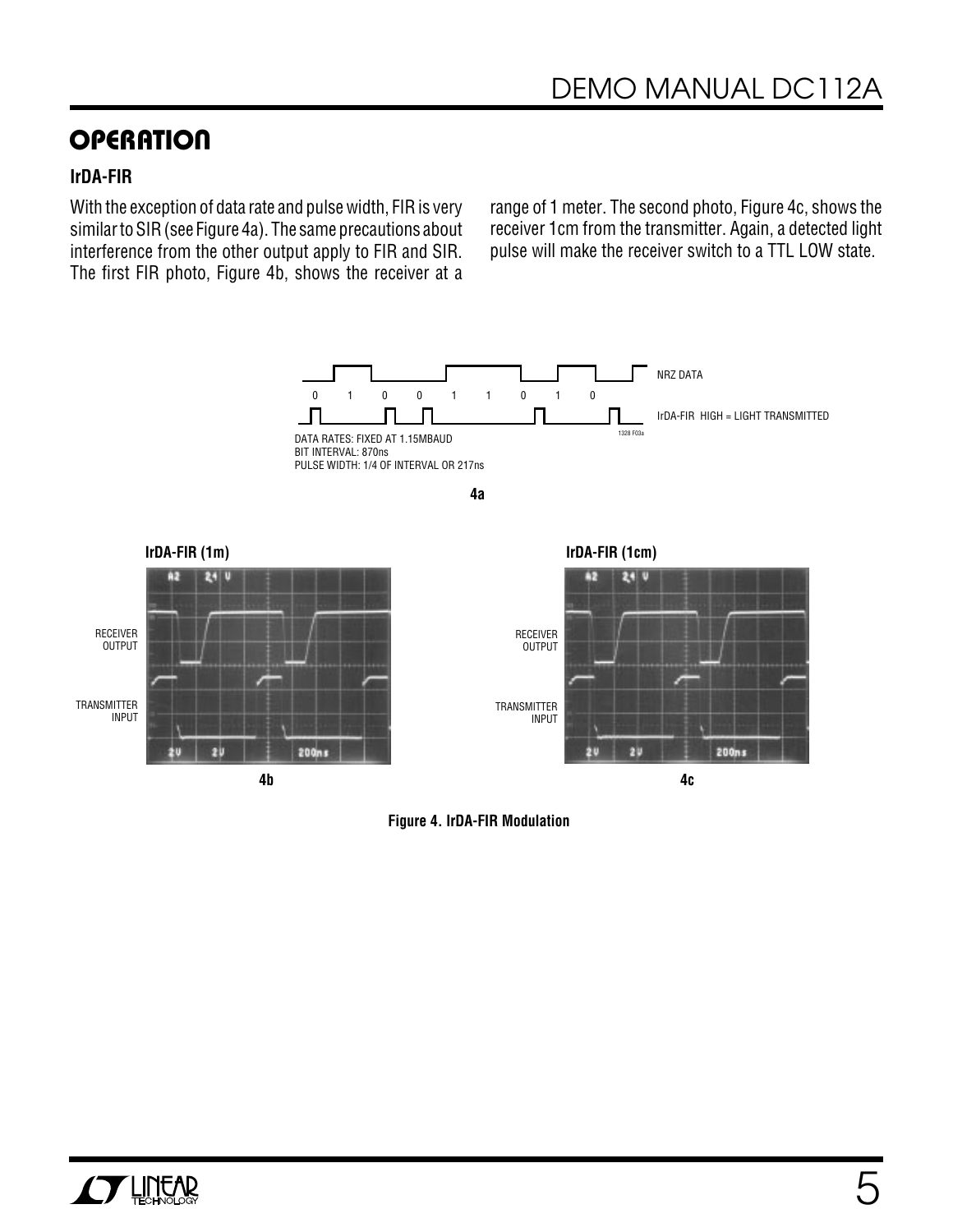### **OPERATION**

#### **IrDA-4PPM**

4Mbps pulse position modulation positions one pulse, 125ns wide in one of four data windows for every data bit pair. The four data windows make up a bit interval of 500ns (Figure 5a). By varying the distance from the demo board

to the transmitter, the LT1328's output can be evaluated. The first photo, Figure 5b, is when the receiver is 1 meter from the transmitter. The second photo shows the 1cm response.





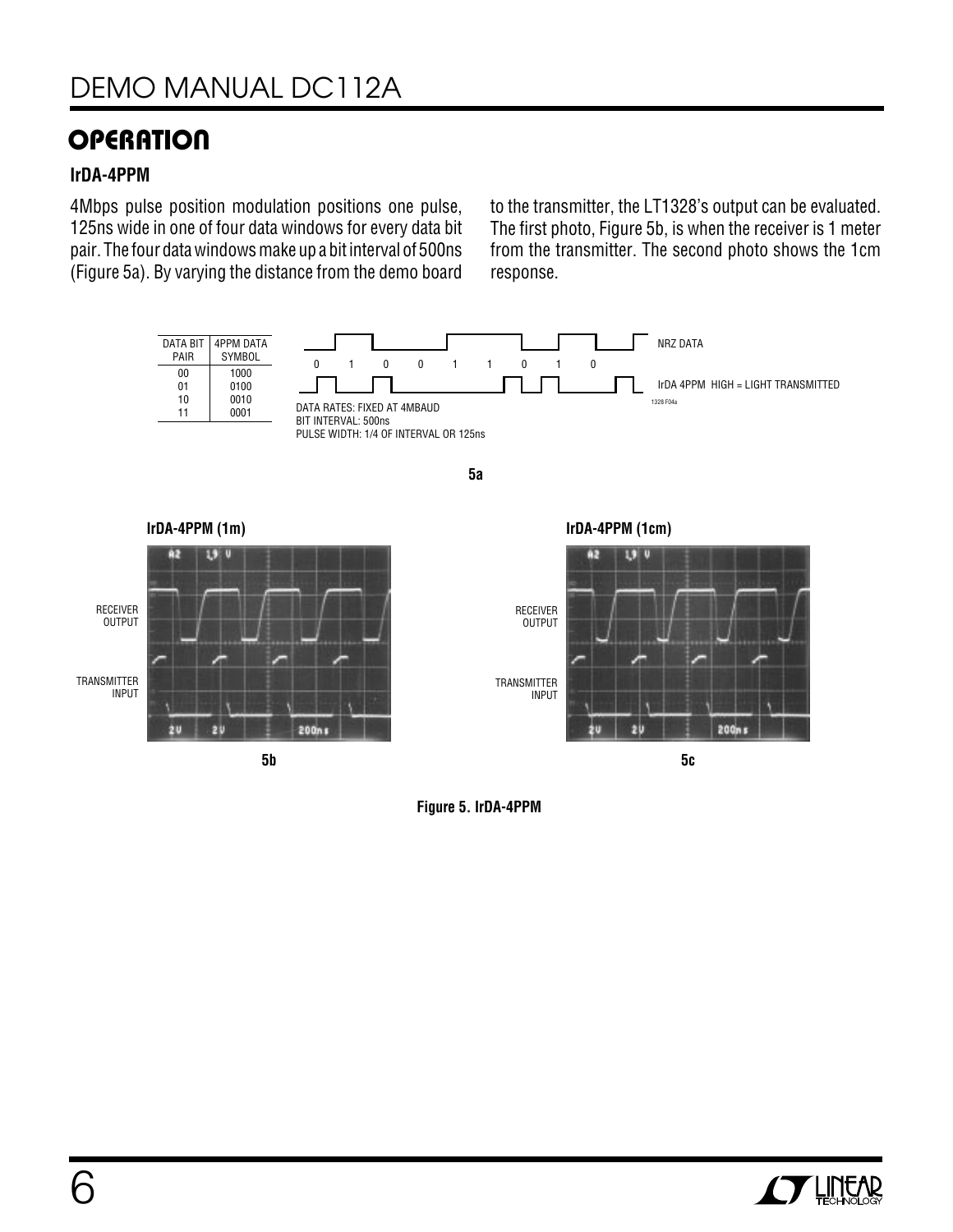### **PCB LAYOUT AND FILM**







**Component Side Silkscreen Component Side Solder Mask Component Side**







**Solder Side Silkscreen Solder Side Solder Side Solder Mask**